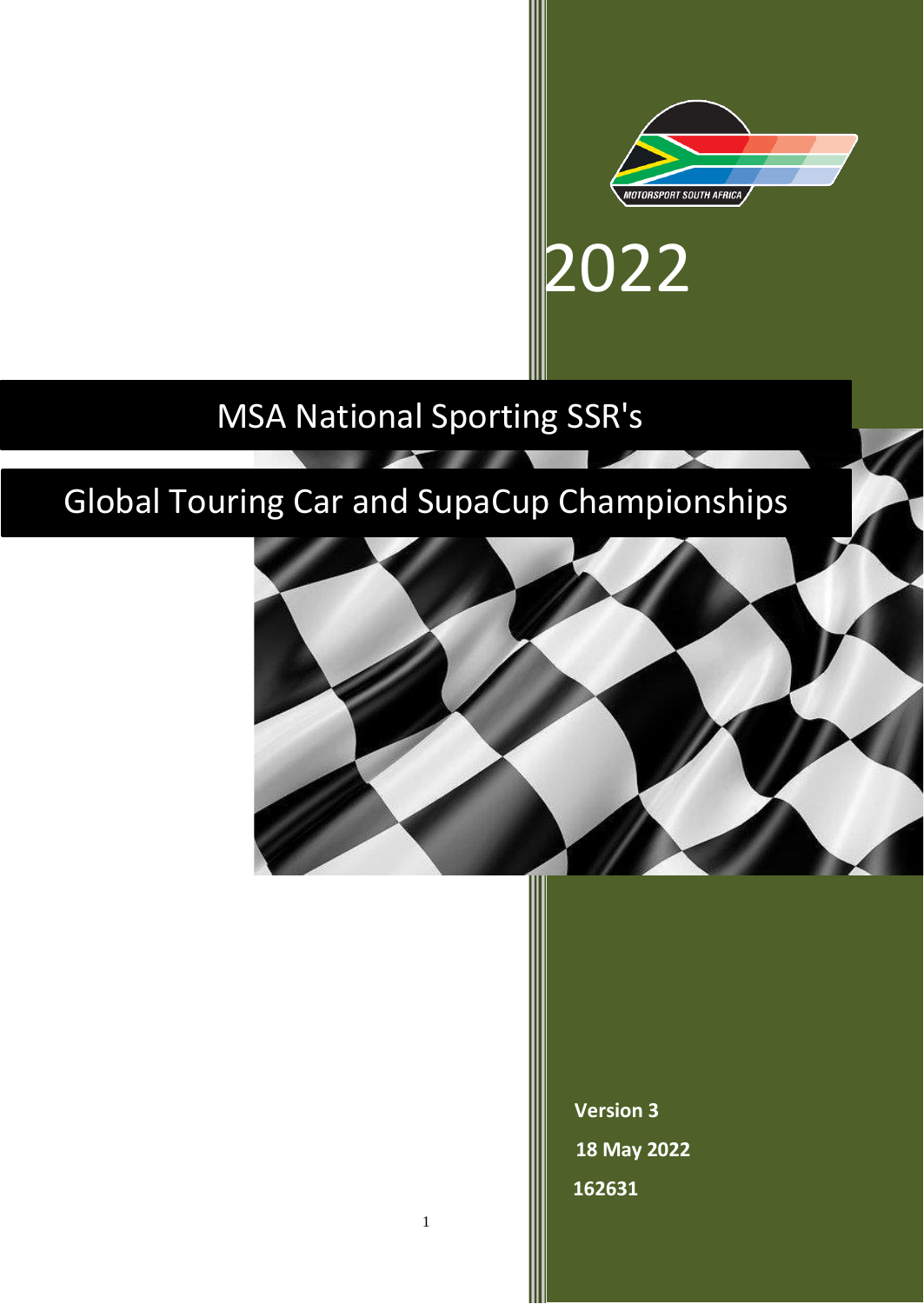# **REVIEW AND AMENDMENTS**

Amendments and updates to the rules will be recorded in the Amendment Record, detailing the updated version, date of approval of the amendment and a short summary of the amendment.

# **AMENDMENT RECORD**

| <b>Modified SSR / ART</b>  | Date applicable | Date of<br><b>Publication</b> | <b>Clarifications</b>        |
|----------------------------|-----------------|-------------------------------|------------------------------|
| <b>ART 7.1</b>             | 18.05.2022      | 18.05.2022                    | <b>Regulation amendment</b>  |
| <b>ART 20.5</b>            | 18.05.2022      | 18.05.2022                    | <b>Regulation amendment</b>  |
| <b>ART 20.6</b>            | 18.05.2022      | 18.05.2022                    | <b>Regulation added</b>      |
| <b>ART 20.7</b>            | 18.05.2022      | 18.05.2022                    | <b>Regulation added</b>      |
| <b>ART 25.6.4</b>          | 18.05.2022      | 18.05.2022                    | <b>Regulation amended</b>    |
|                            |                 |                               |                              |
| ART <sub>3</sub>           | 24.02.2022      | 24.02.2022                    | <b>Regulation amendments</b> |
| <b>ART 5.4</b>             | 24.02.2022      | 24.02.2022                    | Wording added                |
| <b>ART 12</b>              | 24.02.2022      | 24.02.2022                    | <b>Regulation amendments</b> |
| ART 17.6                   | 24.02.2022      | 24.02.2022                    | Wording added                |
| ART 17.7                   | 24.02.2022      | 24.02.2022                    | Wording added                |
| Art 17.9.3                 | 24.02.2022      | 24.02.2022                    | <b>Regulation amended</b>    |
| Art 20.1, 20.2, 20.3, 20.5 | 24.02.2022      | 24.02.2022                    | <b>Regulation amended</b>    |
| <b>Art 24</b>              | 24.02.2022      | 24.02.2022                    | <b>Regulation amended</b>    |

## **CONTENTS**

| 2. |  |
|----|--|
| 3. |  |
| 4. |  |
| 5. |  |
| 6. |  |
| 7. |  |
| 8. |  |
|    |  |
|    |  |
|    |  |
|    |  |
|    |  |
|    |  |
|    |  |
|    |  |
|    |  |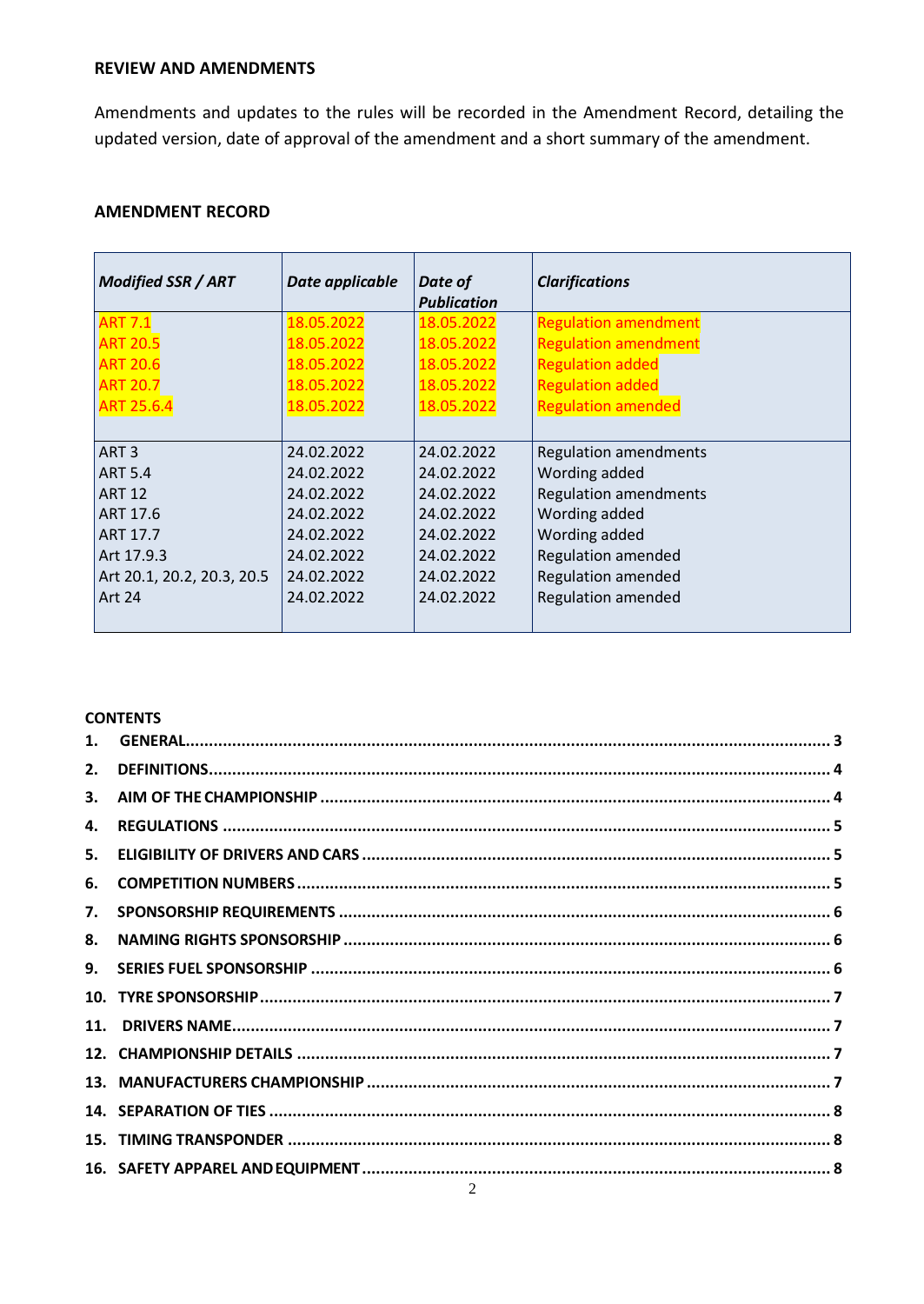# <span id="page-2-0"></span>**GENERAL**

All matters pertaining to the conduct of GTC and SupaCup Championship Meetings and the operation and recognition of GTC cars and SupaCup cars will be regulated by these Rules.  $1.1$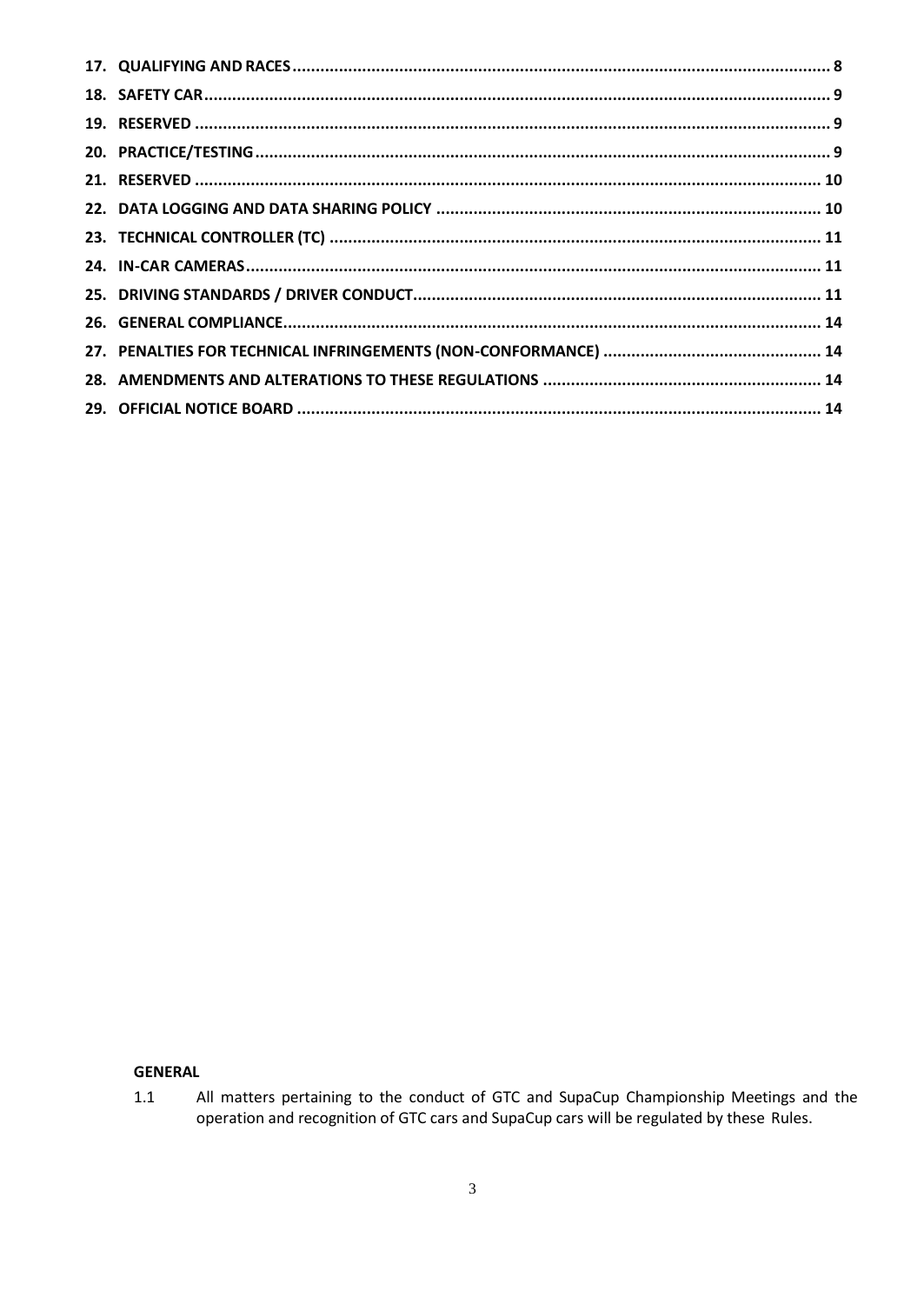- 1.2 The Rules are subject to the general authority of MSA and, in a case where any such provision is in direct conflict with any rule of MSA, the GTC Championship SSRs shall prevail unless clearly stated to the contrary.
- 1.3 Unless expressly authorised by these Rules, no interpretation, modification or change to anything whatsoever referred to in these Rules is permitted. Unless otherwise and implicitly stated, all rules that imply the nomenclature GTC, will also apply to SupaCup as they are envisaged as one series, albeit with different technical regulations.
- 1.4 GCR 226 INTERPRETATION OF REGULATIONS AND SPECIFICATIONS In interpreting motorsport regulations and specifications "what is not specifically permitted is disallowed" is the normal concept in keeping with the French regulations on which all motor sporting regulations are based.

# <span id="page-3-0"></span>**2. DEFINITIONS**

- 2.1 Controllers defined as the GTC Management Team, the membership of which will be advised by way of an MSA Circular distributed at the start of the 2022 season.
- 2.2 Technical Controllers the Technical Consultants (GCR167) appointed by GTC and SupaCup to monitor conformance to the regulations, hereinafter TC. For ease of communication the common meaning of Controller or Technical Controller or TC shall be applied. Refer GTC Sporting Regulations art 23.
- 2.3 Starter: A starter is defined as outlined in GCR 230 and is the applicable definition to be used when reading this regulation.
- 2.4 A driver classified as a starter in terms of GCR 230 shall remain a starter for the duration of the race meeting concerned, regardless of attrition during the individual races.
- 2.5 A "competitor" in terms of GCR 230, for the purpose of the Global Touring Car Championship, is considered to be a car/driver combination, and in the case where two or more drivers are mandatory for any particular race, the car/drivers in combination will constitute only one competitor.
- 2.6 Deviations:

Should a specific model of car not be able to comply with the regulations as published for a technical reason, the entrant may apply for a deviation to the rule, based on sound technical grounds. The application will be considered by the TC'sin consultation with the Controllers, and if approved will be published as a deviation for all cars of the make/model. The TC's decision will be final.

2.7 Dispensations:

Should a specific car not be able to comply with the regulations as published for a temporary technical reason, such as parts unavailability, temporary crash repairs, etc, the entrant may apply for a dispensation, based on sound technical grounds. The application, in writing, fully detailing the dispensation sought, will be considered by the Controllers, and if approved will be published as a dispensation for a specific car for one event only. The TC's decision will befinal.

2.8 Technical Passport (TP) A document prepared for each car which contains all the technical details including deviations and upgrades for the specific car. The document is car specific and remains with the car for the life of the car.

# <span id="page-3-1"></span>**3. AIM OF THE CHAMPIONSHIP**

- 3.1 To declare a Global Touring Car Driver National Champion as well as a GTC SupaCup National Driver Champion
- 3.2 To declare a Global Touring Car Manufacturer Champion.
- 3.3 To declare a GTC SupaCup Masters Interprovincial Challenge Winner. Masters entries will be accepted for drivers from the year of their turning 40 years old.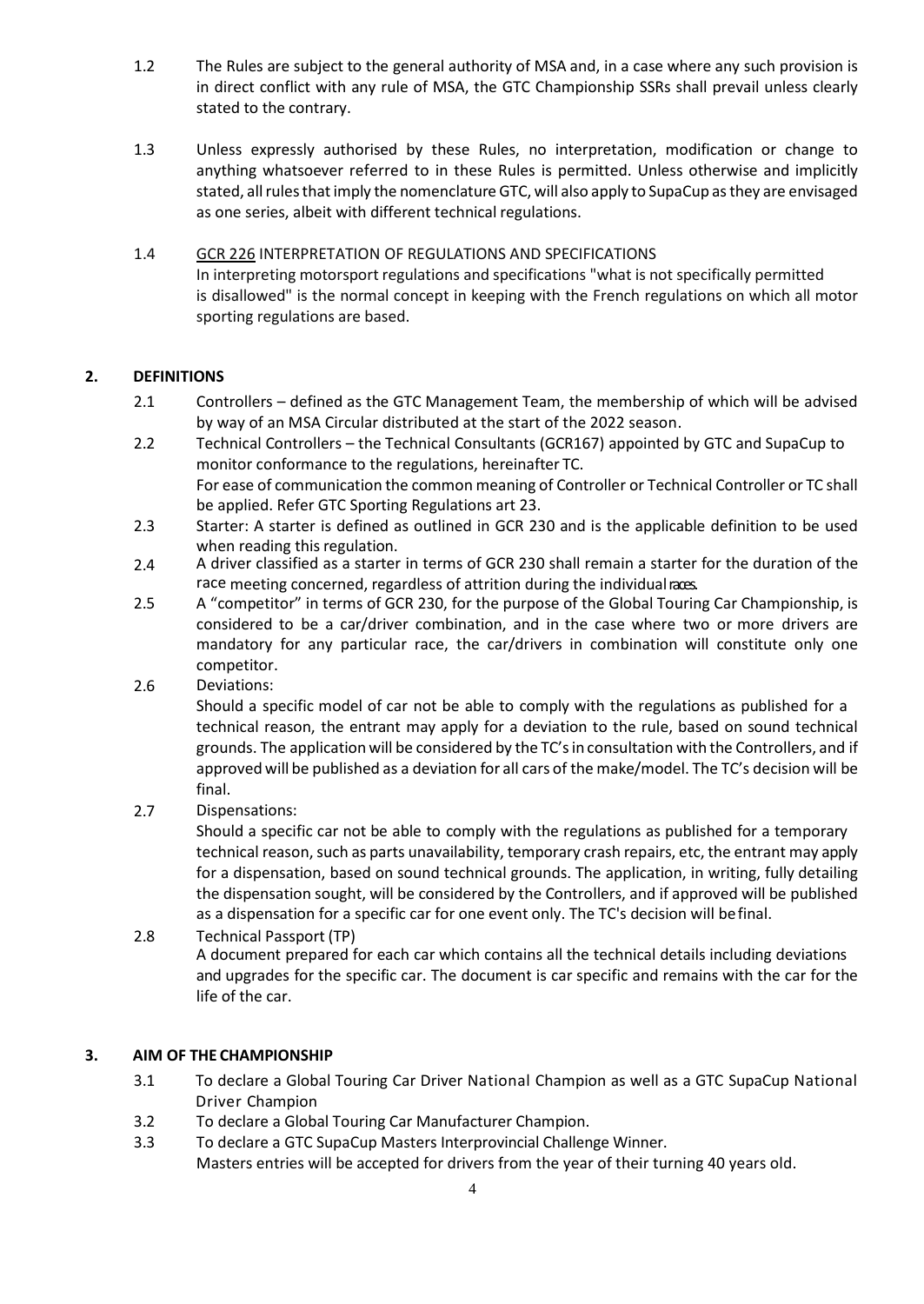If a competitor is between the ages of 40 and 50 years old and has previously won a National Championship title in Circuit racing, they will be not classified as a Masters entry until the year of their 50<sup>th</sup> birthday.

- 3.4 The classification of such competitors into classes shall be at the sole discretion of the controllers.
- 3.5 A separate podium event will be held for the Masters top 3 finishes.
- 3.6 Competitors in GTC shall score points as per these regulations for the Global Touring Car Driver and Manufacturer Championship, as well as the SupaCup Driver Championship.
- 3.7 Both Championships as well as the Masters Interprovincial Challenge, shall score points separately according to a scale of points determined by the controllers as per art 12.5
- 3.8 **MSA shall not declare Champion/s or Challenge Winners should there not have been at least an average of six (6) starters in the applicable classes (GTC, GTC SupaCup and GTC SupaCup Masters individually) across the championship season.**

## <span id="page-4-0"></span>**4. REGULATIONS**

4.1 All GTC races will be held under the General Competition Rules (GCR's) and Standing Supplementary Regulations (SSR's) of MSA, as well as the Supplementary Regulations (SR's) as issued by the promoters.

## <span id="page-4-1"></span>**5. ELIGIBILITY OF DRIVERS AND CARS**

- 5.1 The GTC and SupaCup Championships will be open to cars complying with the Global Touring Car Championship Standing Supplementary Regulations(SSR's).
- 5.2 Organisers may not accept any car which does not comply with the Global Touring Car Championship SSR's, and which has not been accepted for Global Touring Car Racing by the controllers.
- 5.3 No Global Touring Car Championship event may be combined with other events unless specifically permitted by the controllers.
- 5.4 All other prospective new competitors in the series must obtain the prior written approval of the GTC and SupaCup controllers to be issued with the necessary competition licenses by MSA and this will be assessed on a case-by-case basis in consultation with MSA. Such approval shall not be unreasonably withheld. The permissible age for SupaCup is 18 years old unless the competitor applying to participate has competed in the National Polo Cup or National F1600 series for a minimum of 1 (one) year in which case they may be 16 years old. Competitors who are younger than 18 years old who have had international experience in circuit racing will be considered. Refer to SSR 1.
- 5.5 The driver/car combination that qualifies must race as such, without any change to that combination.
- 5.6 Entrants must quote on the entry form the competition number of the car he/she will drive when entering for a GTC National Championship race meeting.
- 5.7 It is forbidden for drivers/teams to make use of 'spare' cars during a championship event. The issued chassis/safety cage number allotted to each car will be used as a control measure. Category TCs will be responsible for affixing numbers to the roll cages in an area specified by the controllers.
- 5.8 A car driven in a championship race shall have only one nominated driver whose name shall appear on the entry form, unless the SR's of the event allows a change of driver or car, or requires two or more drivers for a specific race meeting. Refer GCR's 99 (vii), 152 (viii),238.
- 5.9 Only the entered driver may drive the car in the official qualifying session/sessions and races.

#### <span id="page-4-2"></span>**6. COMPETITION NUMBERS**

6.1 Refer GCR 246, GCR 247(i) and 248. SSR4.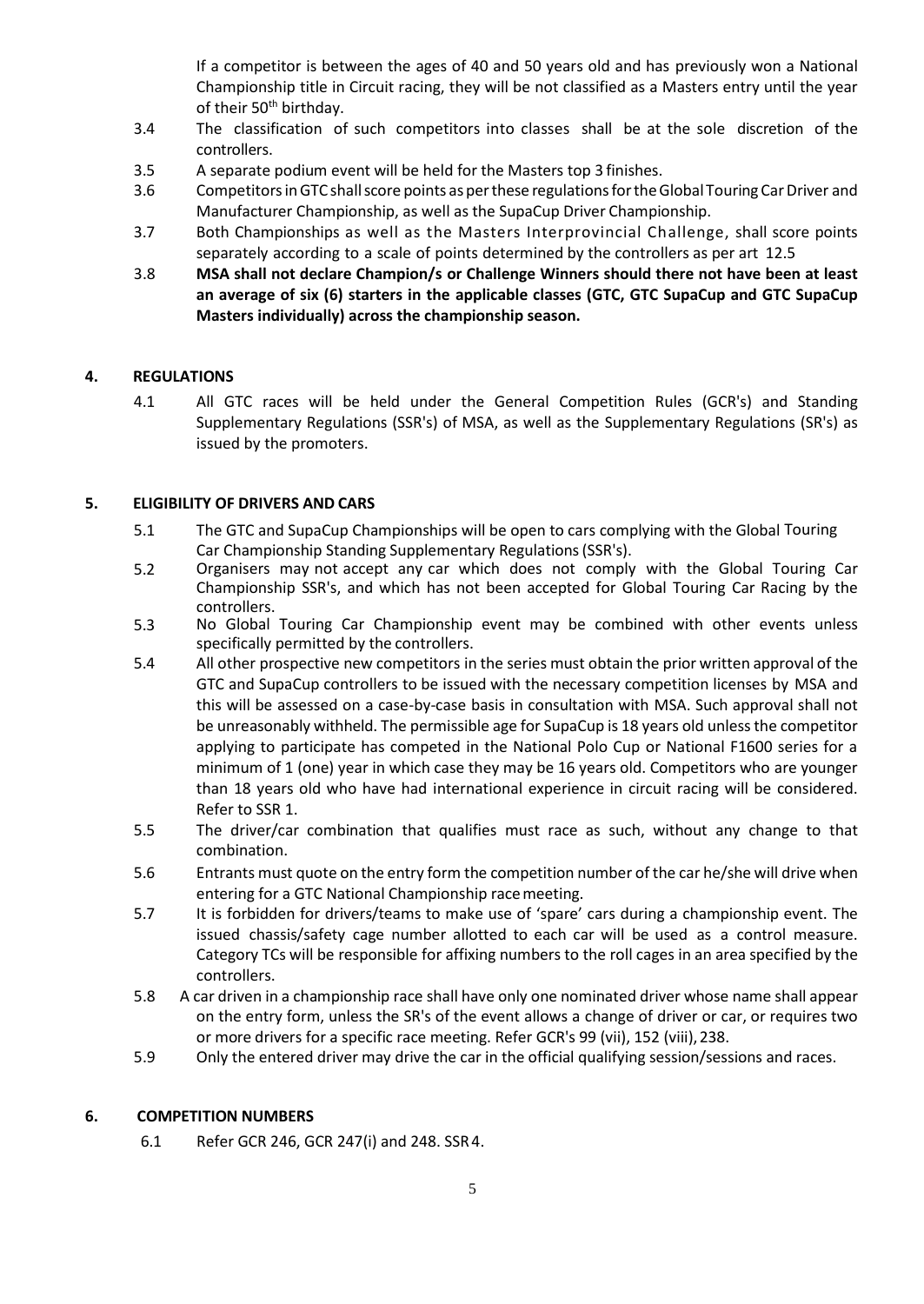6.2 All GTC cars entered for a national championship race meeting must be fitted with a competition number, which will be supplied by the GTC. All GTC and SupaCup numbers will be allocated by VW Motorsport, contact Desiree Jacoby – desire[e.jacoby@vwsa.co.za.](mailto:jacoby@vwsa.co.za)

# 6.3 **Competition numbers must be displayed on each side of the vehicle:**

- 6.3.1 On the rear side windows, with the driver's name below the number.
- 6.3.2 The colour of the number must be "Day-Glo Yellow" for GTC and "Day-Glo Orange" for SupaCup cars.
- 6.3.3 The text height must be 200mm.
- 6.3.4 Font must be Helvetica Bold Condensed.

## 6.4 **Front Windscreen:**

- 6.4.1 The competition number must be displayed on the left top corner of the front windscreen.
- 6.4.2 The text height must be 150mm.
- 6.4.3 Font must be Helvetica Bold Condensed.

## 6.5 **Rear window:**

- 6.5.1 The competition number must be displayed on the upper area of the top right hand corner driver's side of the rear window.
- 6.5.2 The text height must be 150mm.
- 6.5.3 Font must be Helvetica Bold Condensed.
- 6.5.4 On-board driver information, must be approved by GTC as per template to be supplied. No variation is permitted to their size, information or placement.

## <span id="page-5-0"></span>**7. SPONSORSHIP REQUIREMENTS**

- 7.1 Series sponsorship and advertising material must be affixed in the specified positions as stipulated in these regulations or in an MSA Circular, from the start of practice session 1 of all events
- 7.2 Competitors are reminded that, in terms of GCR 246, those who do not display the advertising material and numbers as required will not be allowed to compete, unless they get written approval from the Controllers.
- 7.3 All Advertising material and decals may not be defaced, modified or cut inanyway.
- 7.4 All competitors entered in the GTC or SupaCup Championship have to display all advertising of all series sponsors in the allocated areas for the full duration of the Championship, only on the written approval of the Controllers will a competitor be waivered of thisruling.

#### 7.5 **The following areas of the race cars remain for the sole use of theControllers:**

- 7.5.1 Front and rear windscreens(top).
- 7.5.2 Front and rear number plates.
- 7.5.3 Left and right-side sill panel in itsentirety.

#### <span id="page-5-1"></span>**8. NAMING RIGHTS SPONSORSHIP**

- 8.1 Unless a competitor has written approval obtained from the Controllers, which allows the competitor to replace the Naming Rights Sponsorship requirements, the Competitormust:
	- 8.1.1 Display the branding on the front and rear top windscreen positions.
	- 8.1.2 Use the supplied cloth badge to be affixed on their race overalls on the right breast pocket 100mm x 40mm area.
	- 8.1.3 The official series sponsor cap must be worn during interviews and Podium ceremonies.

#### <span id="page-5-2"></span>**9. SERIES FUEL SPONSORSHIP**

GTC reserves the right to appoint a fuel supplier, currently the supplier is AMTEC with 110 octane fuel. SupaCup cars are mandated to use pump fuel as specified in the event SRs and will be determined by coastal or highveld circuits – refer to the 2022 SupaCup Recognition Form, Article 18.3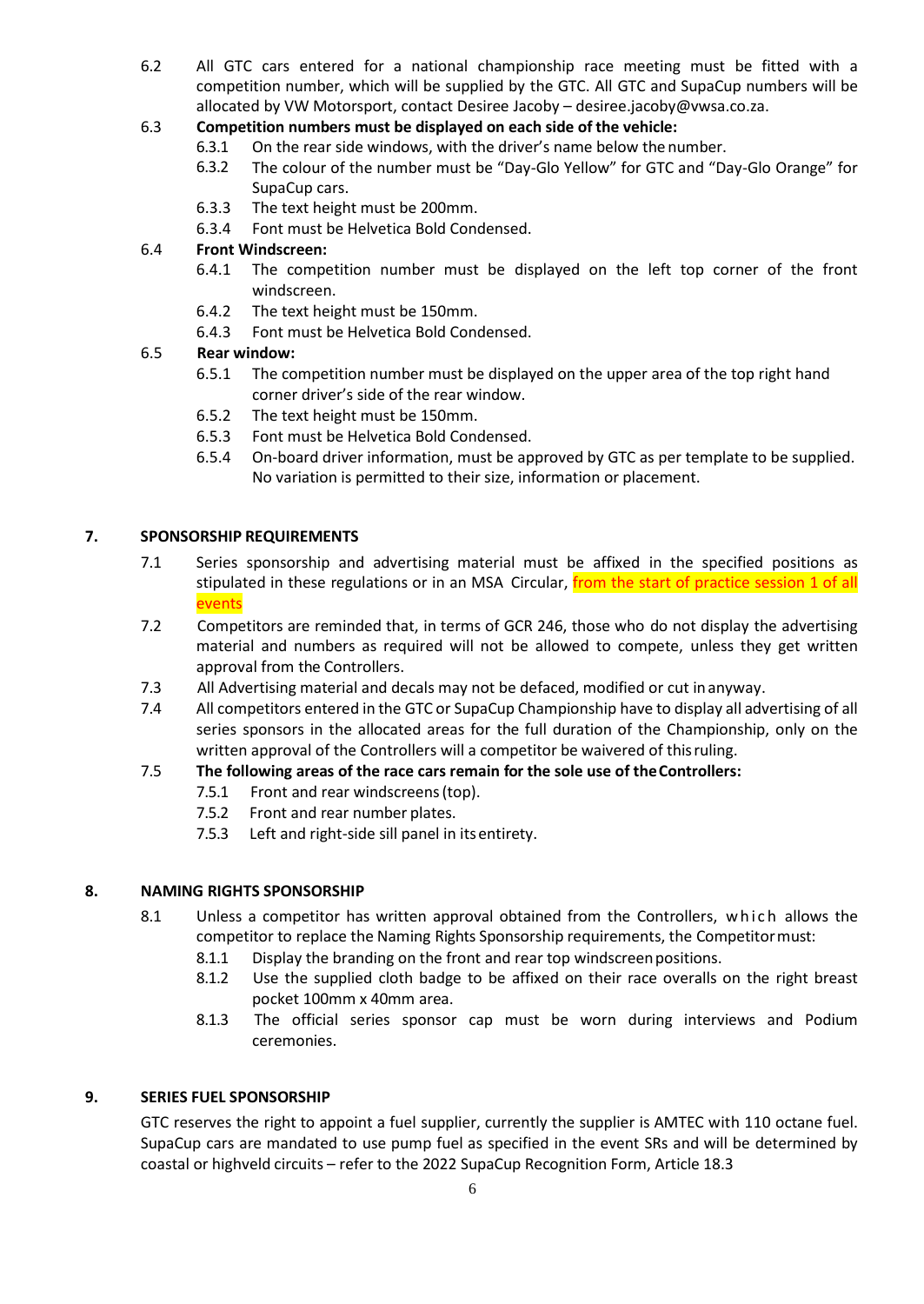#### <span id="page-6-0"></span>**10. TYRE SPONSORSHIP**

The competitor must:

- 10.1 Use the specified Dunlop race tyres sourced from Automotive Technology Specialists (Pty) Ltd only.
- 10.2 Display the supplied Dunlop branding as determined before race 1 of the series.
- 10.3 Use the supplied Dunlop badge to be affixed on their race overalls on the left sleeve.

## <span id="page-6-1"></span>**11. DRIVERS NAME**

- 11.1 Every competitor is to display the surname of the driver on both rear side windows.
- 11.2 A minimum font height of 100mm high is to be used and printed in Helvetica Bold text.
- 11.3 The lettering is to be white only.
- 11.4 The driver's name is to be placed on the bottom of each rear side window.

## <span id="page-6-2"></span>**12. CHAMPIONSHIP DETAILS**

- 12.1 The GTC National Driver's Championship shall be open to drivers participating in the GTC Championship and there will be only one GTC National Drivers Champion and one GTC SupaCup National Drivers Champion for the season. There will also be one GTC SupaCup Masters Interprovincial Challenge Winner.
	- 12.2 The respective Championship winners shall be the drivers accumulating the greatest number of points during the season in the respective Championships.
	- 12.3 The Championship dates and venues are as per the MSA Motorsport Calendar or as stipulated in a MSA Circular.
	- 12.4 All races will be taken into account in determining thechampionship.
	- 12.5 Points will be scored in the individual races (not race meetings) on the following basis:

| 1 <sup>st</sup> | 20 points |
|-----------------|-----------|
| 2 <sub>nd</sub> | 17 points |
| <b>3rd</b>      | 14 points |
| 4 <sup>th</sup> | 12 points |
| 5 <sup>th</sup> | 10 points |
| 6 <sup>th</sup> | 8 points  |
| 7 <sup>th</sup> | 6 points  |
| 8 <sup>th</sup> | 4 points  |
| <b>gth</b>      | 2 points  |
| 10              | 1 point   |

12.6 A point will be awarded for pole position of race 1 as well as fastest lap in both heats.

- 12.7 Reserved.
- 12.8 Reserved.
- 12.9 Reserved.
- 12.10 The controllers (GTC) reserve the right to award a cash prize to the winner of the GTC Drivers Championship. In the event that such prize is to be awarded the value thereof will be announced and communicated to competitors by the end of September each year by means of an MSA Circular.

#### <span id="page-6-3"></span>**13. MANUFACTURERS CHAMPIONSHIP**

- 13.1 Points towards this championship will be scored in the GTC Championshiponly.
- 13.2 Only the first two (2) cars of any marque will score points in a class.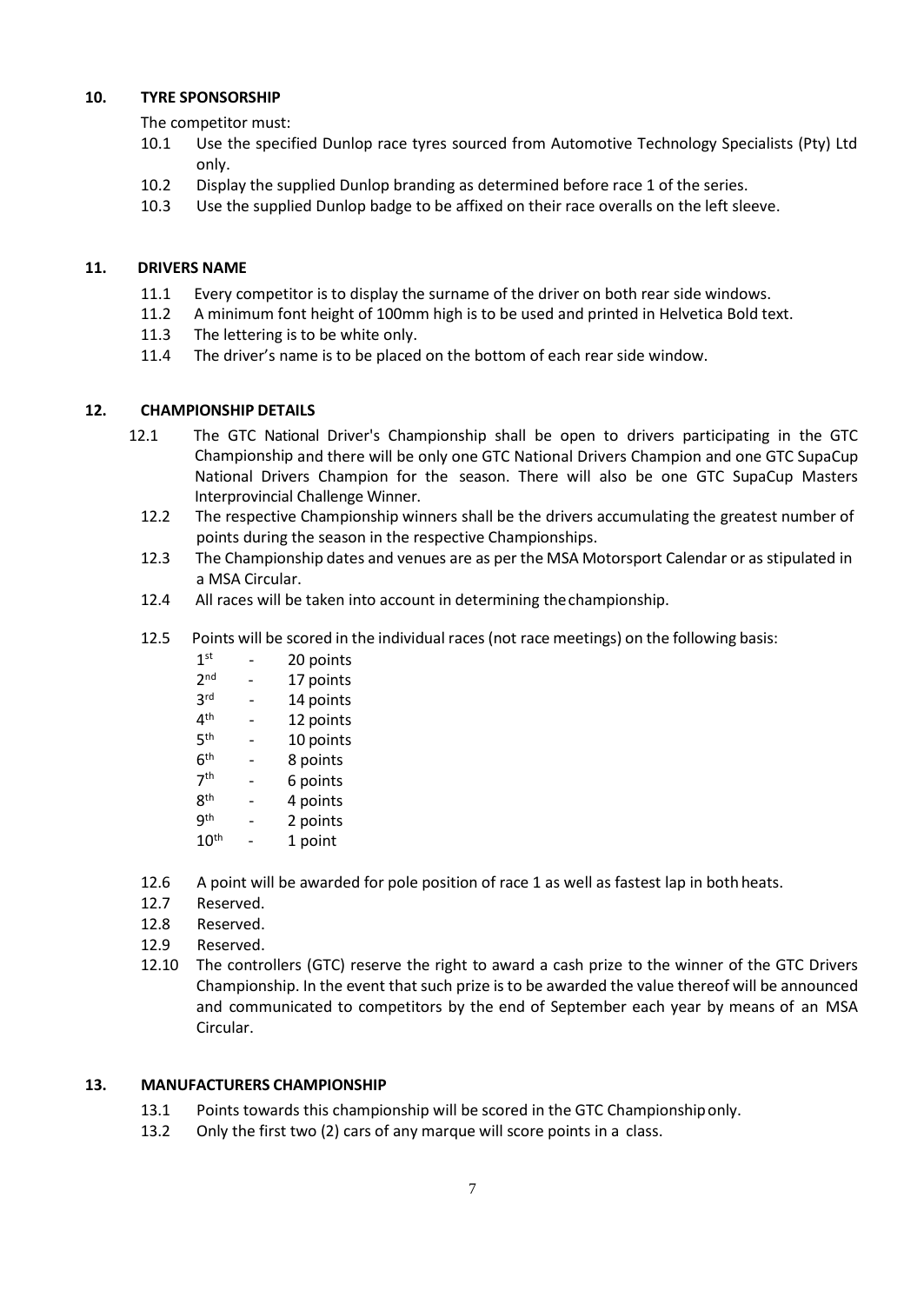- 13.3 Points will be scored according to actual finishing position only, i.e. if one marque fills the first six places in a race no points will be allocated for 3rd, 4th, 5th and 6th places with the next placed manufacturer scoring 7th place points.
- 13.4 Points will be scored, for the GTC class (not race meetings) on the followingbasis:
	- $1<sup>st</sup>$ - 20 points
	- 2 nd 17 points
	- 3 rd 14 points
	- $4^{\text{th}}$ 12 points
	- $5^{\text{th}}$ - 10 points - 8 points
	- $6^{\text{th}}$
	- 7 th - 6 points  $8<sup>th</sup>$ - 4 points
	- $9^{\text{th}}$ 2 points
	- $10^{\text{th}}$  -1 point
- 13.5 Should at least 2 other brands join SupaCup, the Manufacturer's Championship will be scored as above.

## <span id="page-7-0"></span>**14. SEPARATION OF TIES**

- 14.1 The competitor with the greater number of first places in all championship races (not race meetings) will be declared the champion.
- 14.2 If this does not resolve the tie then the greater number of second positions, then third positions and so on will be used to resolve the tie.
- 14.3 If a tie still remains, MSA (in consultation with the Controllers) will declare a winner on such basis as it deems fit.

#### <span id="page-7-1"></span>**15. TIMING TRANSPONDER**

15.1 The timing transponder as supplied by the Organisers (Refer GCR 71 & 72) must be used, and fitted in the specified place. All timing transponders to be fitted on the left-hand side of the car to the upright portion of the main roll bar. It must be visible from outside and the height to be in the centre of the side windows. Note: no drilling into or welding onto the main rollbar. Use clamps.

#### <span id="page-7-2"></span>**16. SAFETY APPAREL ANDEQUIPMENT**

16.1 Refer to GTC Tech Regs Art 10.

#### <span id="page-7-3"></span>**17. QUALIFYING AND RACES**

17.1 There may be a one, two or 3 race format races at each race meeting, except where force majeure dictates otherwise.

#### 17.2 **Races (not events)**

- 17.2.1 In general, race 1 shall not be less than 12 laps or 40 kilometres in length, whichever is the lesser; Race 2 will adopt longer races as determined by the controllers.
- 17.2.2 Will be a rolling start with the exception of the single long-distance race for SupaCup cars, which will be a standing start.
- 17.2.3 However, when, the Controllers and / or TC's, due to tyre degradation and safety concerns deem it fit (in consultation with the CoC) to reduce the length of the individual session or race, they may do so.
- 17.2.4 A Competitor is required to maintain his grid position until such time as the lights have been extinguished failing which, he will be deemed to have jumped the start and shall have a 30 second penalty added to his race time. Should any car not be within 1 car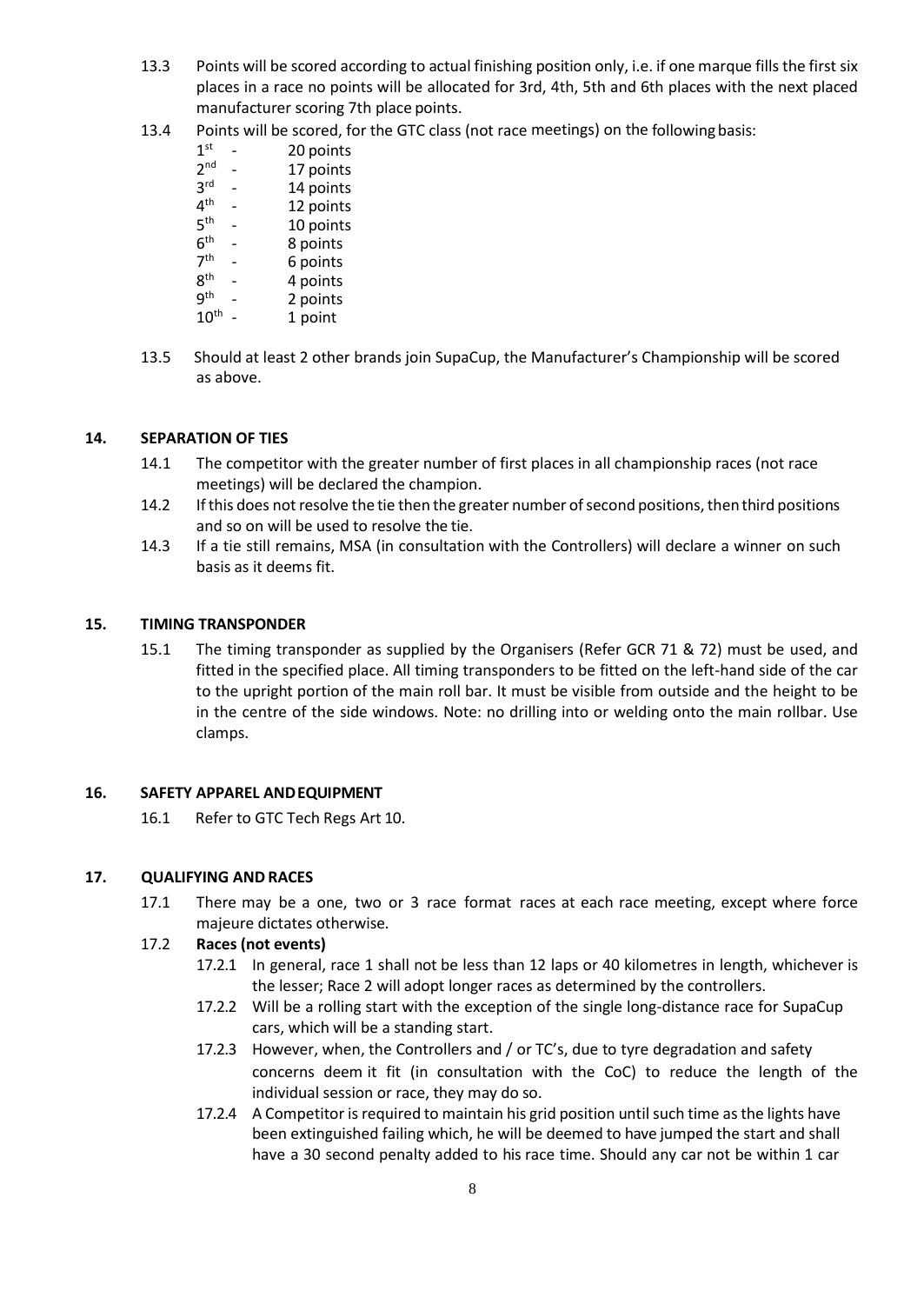length of the car in front, he will be deemed to be either baulking or have a technical problem and may be passed.

- 17.2.5 SupaCup front row competitors will keep a reasonable distance behind the GTC field, so that the starting lights may be reset and extinguished to start their race.
- 17.3 The controllers reserve the right to have one long distance race instead of 2 shorter heats. Where one sprint race and 1 long distance race are scheduled, points will remain as per 12.5
- 17.4 The Organisers must allocate at leastone hour of practice sessions prior to the commencement of official qualifying.
- 17.5 Any vehicle not displaying the specified decals in the correct positions may be precluded from participation or excluded by the Clerk of the Course, acting on the recommendation of the controllers.
- 17.6 The addition of liquid (be it fuel, water or any such liquid) or mass to a car during qualifying or a race is expressly forbidden and contravention of this regulation will result in the offending competitor's recorded times being disallowed.
- 17.7 All cars must report for weighing before entering the pits during or after qualifying and all races. Refer GTC Tech Regs art 16
- 17.8 Reserved.
- 17.9 Global Touring Car Championship grids will be formulated as follows:
	- 17.9.1 **Qualifying.** The fastest car in qualifying shall start from pole position in race 1 for each of their respective classes. Second fastest will start from second position and so forth down to the last car of each class. Each class shall have its own grid positions and other classes will not be in between. If a GTC car fails to establish a qualifying time or establishes a time which will put him in the middle of the SupaCup class he shall be allocated a slot at the rear of his class.
	- 17.9.2 **Race 1 grid** will be formed up according to the times established in official qualifying including penalties, and cars shall be grouped according to Class.
	- 17.9.3 **Race 2 grid**

**GTC**: Race 2 grid will be determined by reversing *the top 6* of the finishing order of GTC from Race 1, excluding penalties. If the Race 2 grid has less than 6 starters then the full grid reverses, excluding penalties.

**SupaCup**: Race 2 grid will be determined by reversing the top 6 of the finishing order of SupaCup from Race 1, excluding penalties. The remainder of the grid ( $7<sup>th</sup>$  down) will be formulated from the finishing order in Race 1.

Competitors who did not finish race 1 or did not start race 1 will start behind the reversed grid in race 2. This rule will apply to GTC and SupaCup in their respective classes. In the event of a longer race being scheduled for race 2, the entire grid will be reversed for GTC only.

#### 17.10 Reserved

17.11 GTC will qualify in a separate session from SupaCup.

# <span id="page-8-0"></span>**18. SAFETY CAR**

18.1 In addition to MSA Circuit Racing SSR 45, the CoC has the right to order the intervention of the Safety Car at any time. Should this occur, cars will follow the Safety Car in single file, maintaining their positions until the Safety Car is withdrawn and the lead car has passed the start/finish line.

## <span id="page-8-1"></span>**19. R E S E R V E D**

#### <span id="page-8-2"></span>**20. PRACTICE/TESTING**

20.1 Each GTC Team must nominate a home circuit and may only test at the nominated home circuit throughout the 2022 season. The nominated team home circuits will be:

> Zwartkops: WCT Engineering. Fast Developments.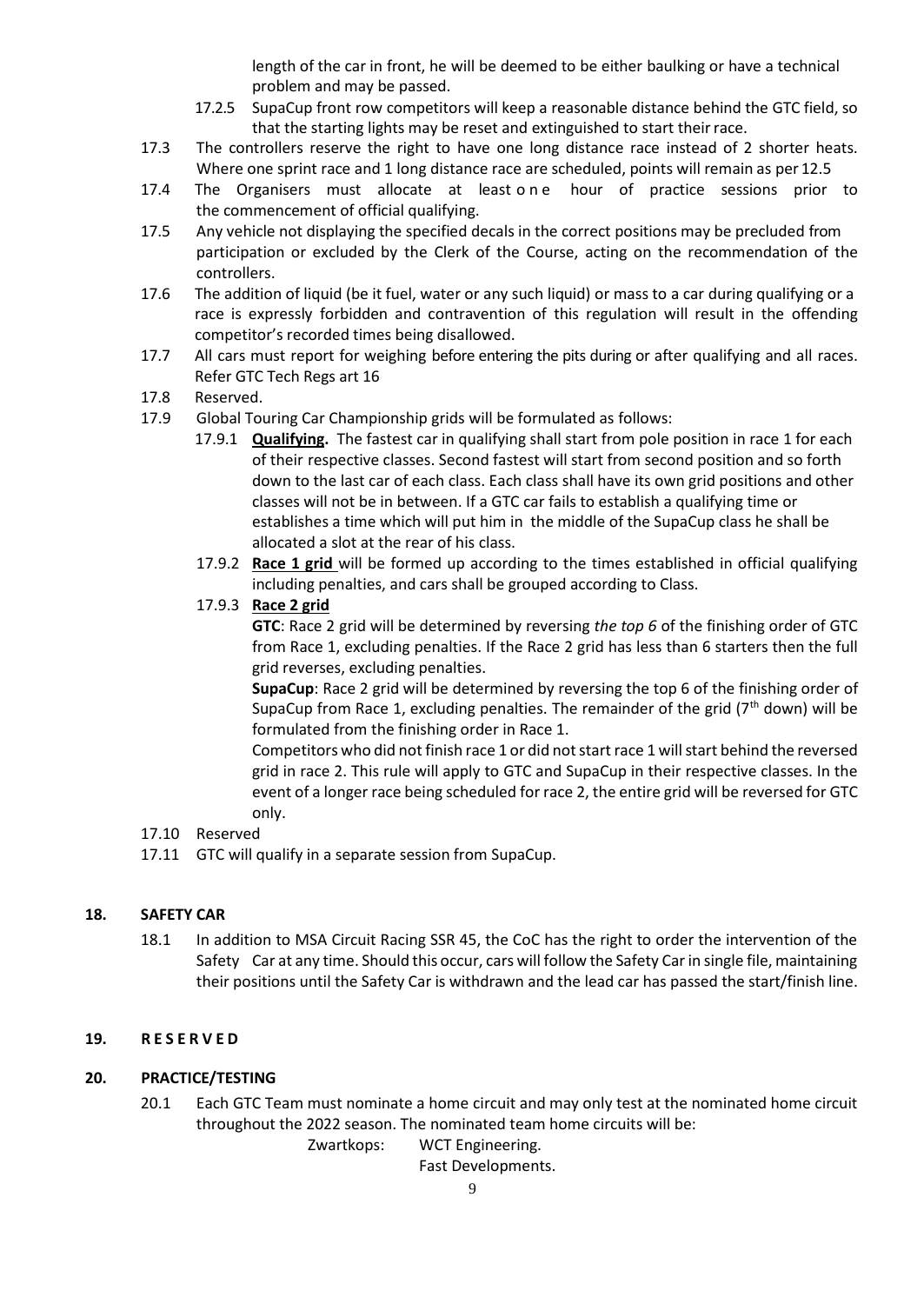Universal Motorsport.

Redstar: Volkswagen Motorsport.

20.2 A one-hour session will be scheduled at each nominated non-home circuit on the Thursday afternoon of the race weekend for a shakedown session for GTC and Supacup. The dates and nominated non-home circuits are:

| . טווווווט טוויטוו ווטוווכ טוו כמוכז מוכז |                                                                 |  |  |
|-------------------------------------------|-----------------------------------------------------------------|--|--|
| 03 Feb 2022                               | Killarney Race Track, Cape Town.                                |  |  |
| 26 May 2022                               | Aldo Scribante Circuit, Port Elizabeth.                         |  |  |
| 04 Aug 2022                               | East London Grand Prix Circuit. To be confirmed pending         |  |  |
|                                           | track availability for the scheduled Thursday practice session. |  |  |

- 20.3 SupaCup competitors who utilize their cars in other series are permitted to enter events at circuits other than their nominated circuit but may NOT hire a circuit for testing other than their nominated test circuit.
- 20.4 The Controllers may permit alternative practice arrangements ON WRITTEN APPLICATION.
- 20.5 Infringement of the testing rules (art 20) will carry a 5-grid place drop for the start of race 1 of the next event for each car and driver in the illegal test. The competitor may also be excluded from qualifying for repeated transgressions.
- 20.6 The Fast Development, VW Motorsport and Universal Health Teams have the option of two test days at non-home circuits. The option expires on 31 July 2022*.*
- 20.7 No circuit may be used for practice / testing in the week prior to the scheduled championship race meeting at the particular circuit, until the start of official practice as detailed in the SR's for the event in question. The three nominated Thursday 1-hour sessions excluded. In clarification, if official practice commences on a Friday morning, the circuit is not available for practice or testing for all GTC and SupaCup teams from midnight on the previous Thursday, a clear seven days beforehand. This "week before" regulation also applies to home circuits.

## <span id="page-9-0"></span>**21. RESERVED**

# <span id="page-9-1"></span>**22. DATA LOGGING AND DATA SHARING POLICY**

#### **22.1 Data Logging**

# **22.1.1 GTC:**

All GTC competitors are required to use the Life data logger as part of the Life ECU system or any other system specified by GTC to record the required data during qualifying and the races. The required data is GPS car speed, engine rpm, throttle position, absolute inlet manifold boost pressure and ignition timing to equalise performance. More channels may be recorded for the competitor's own use. Additional data may be requested by the TC's.

#### 22.1.2 Reserved

- 22.1.3 The onus is on competitors to ensure that credible, unmanipulated data is available to the TC's. Competitors not ensuring data availability and not complying with the necessary requirements for fitting data loggers as instructed, and ensuring that boost sensor tubes are not in any way blocked, leaking or kinked and that power supply is sufficient and download cables for computer data systems are available, will be considered not to be in compliance with the series technical regulations, such competitors will be penalised accordingly. For not being able to supply complete and correct data when required to do so, 20 seconds will be added to the competitor's race time for the first offence. Additional penalties may be applied, based on the TC's recommendation to the CoC.
- 22.1.4 Competitors may not remove their race vehicles from parc fermé after the last raceof the day until they have completed all checks, including data downloading, and have been cleared by the TC's. Failure to comply with any of the above conditions will result in a penalty as per GCR 177.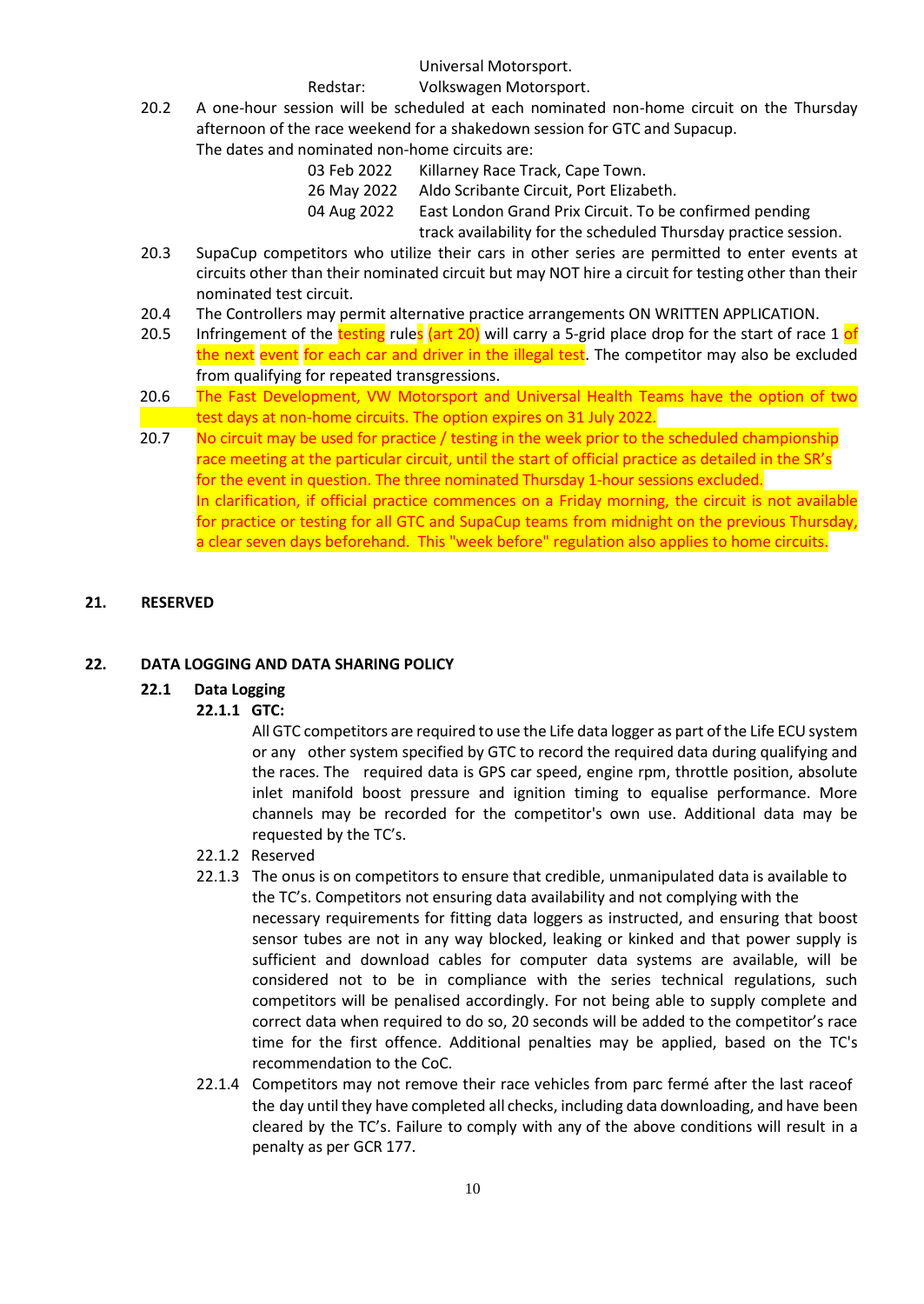## **22.2 Data Sharing**

- 22.2.1 **GTC:** All data from practice 1 to the final heat, collected by or on behalf of GTC including without limitation all data from in-car cameras shall be made available to GTC. The TC's may disclose the data to third parties for any reasonable purpose. All data collected excluding in-car camera footage, is available to all competitors with the permission of the TC's. Data will be made available after the last practice session on Friday or before qualifying if also held on the Friday and at the end of race day. The TC's will request the teams to download data in Parc Fermé after which the TC and the team representatives will inspect the data for transgressions. The teams will collect the data on team memory stick.
- 22.2.2 **SupaCup**: Competitors will be allowed access to the data of the fastest lap set in each practice and qualifying session. Race Data will not be shared. The competitor whose data is shared with fellow competitors may choose the fastest lap data from anybody he or she chooses in that particular session. It is the responsibility of that competitor (Fastest in that session) to come and inform the Data Technician of who's data they request. This must be requested from the Data Technician within 30 minutes after that session. Where competitors are part of a larger team, the data will be supplied on a memory stick once only. This data will only be available at the end of Day 1 and where Qualifying is on Day 2, the data will be available after Qualifying before the start of Race 1.

# <span id="page-10-0"></span>**23. TECHNICAL CONTROLLER (TC)**

- 23.1 Technical Consultant/s (TC's) nominated by GTC will attend Global Touring Car Championship races to ensure compliance of all technical aspects. Volkswagen Motorsport will provide SupaCup TCs. These names will be published on an MSA Circular
- 23.2 For the Technical Consultant's duties and powers see GCR 167.
- 23.3 The TC's will manage all the technical aspects.
- 23.4 The TC's will do pre-race scrutineering via a walk around and will document all findings. There will be no requirement for the Global Touring Car Championship competitors to have cars scrutineered by the scrutineer of the day as per the SR's. The TC will be responsible for scrutineering and will have full authority over the Chief Scrutineer, and is declared to have nonprotestable powers to determine any safety related matter concerning the cars and associated equipment, including but not limited to driver's apparel.

#### <span id="page-10-1"></span>**24. IN-CAR CAMERAS**

- <span id="page-10-2"></span>24.1 In-car cameras are mandatory for driver conduct reviews as specified by SSR 25.5.2 and 25.5.3
- 24.2 The only cameras allowed to be used by GTC in events are:
	- Garmin Dash Cam Tandem. Garmin Dash Cam Mini 2. Go-Pro Hero 10 Video System. VBox HD 2 Video System.
- 24.3 Supacup may use in addition to the above:

Motec V2 Video Kit.

24.4 Cameras may only be connected to a direct 12v feed from the car and a direct earth connection, or operate from an internal battery.

No data may be collected/logged by the cameras from the car ECU or data logger or the car wiring harness by any means. No direct connections to the cameras, or by Wi-Fi or by blue tooth or by any other method are allowed.

No camera control systems except the embedded camera systems will be allowed.

# **25. DRIVING STANDARDS / DRIVER CONDUCT**

**25.1 DRIVER CONDUCT GUIDELINES**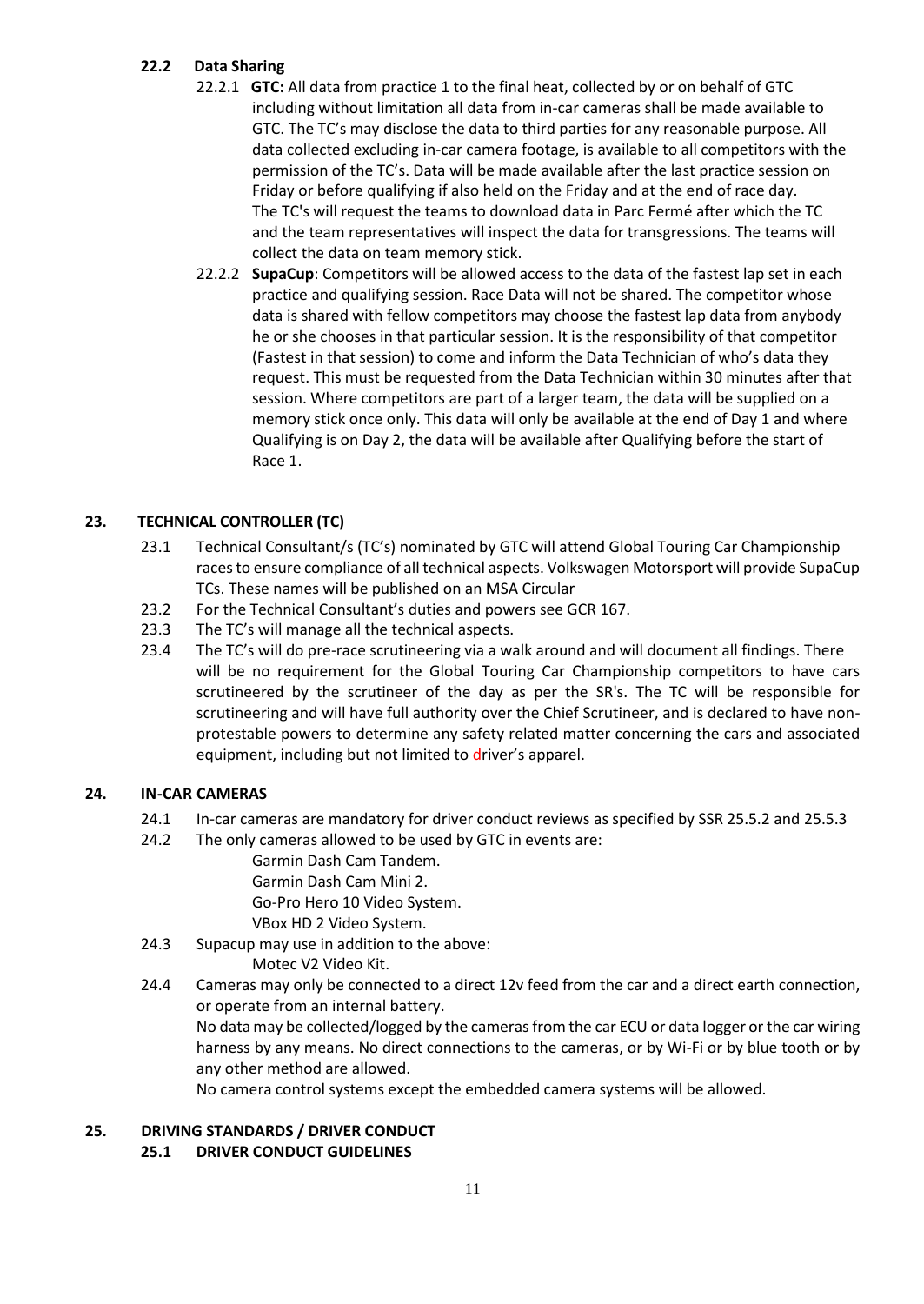The clear objective is that all racing will take place on the paved circuit. Contact of any nature, including so called rubbing, is highly undesirable during racing in the series. From race meeting to race meeting, any race damage must be repaired to a good standard and the controllers reserve the right to refuse to allow poorly presented cars to compete. The controllers reserve the right to carry out vehicle inspections both pre and post race and are at liberty to request explanations as to the origin of any apparent damage. The aim is to ensure fast, competitive motorsport, where drivers use their skills to win races and championships on the track. The situations dealt with herein, relate to the behaviour of drivers in very competitive situations. The document is aimed at influencing drivers to race competitively but without destroying their own and/or other competitors' vehicles.

#### **This document is not applicable to dealing with issues such as:**

The ignoring of flag signals, or the cutting of corners, or other similar contraventions of regulations cited in the MSA Handbook, for which there are clear remedies that will be dealt with by the CoC. Driving behaviour will be strictly monitored by the COC.

#### **25.2 ENTERING THE CORNER (PHASE 1)**

Two or more cars entering the zone of a corner together it will be expected that each driver will exit the corner without contact. Neither overly aggressive overtaking nor excessively defensive driving will be tolerated. The lead car may enter the braking area in whichever way he or she wishes (inside, middle or outside) provided he or she does not have a vehicle close behind to the rear, to the left or right, i.e. a vehicle in **"close proximity"**.

**"Close proximity" - It is normal for a challenging car to be in close proximity, by being at least one car length behind to the inside or outside of the lead car i.e. front bumper behind centre/B pillar of the lead car, to the left or right or being directly behind. The lead car may choose either left or right of the centre line of the circuit, before entering the braking area when he has a car in close proximity.**

The lead car may not change direction to block the challenger while the front bumper of the challenger is ahead of the rear bumper of the lead car in a straight line, particularly before the start of the braking area. The changing of direction by the lead car in the braking area is prohibited as this would lead to "baulking" of the challenger, and any resultant contact between the two vehicles would be deemed the fault of the lead car. If by the end of the braking area at the turning point in a straight line the challenging car is alongside the lead car ('alongside' being nose of challenger next to front door of leader inside or outside) it becomes the duty of both drivers to prevent crowding of each other to the inside or outside of the track throughout the entire corner.

#### **25.3 MIDDLE OF CORNER (PHASE 2)**

If the challenger is on the inside line in the braking area at the turning point and his front bumper is behind the centre of the leader (B pillar) he will withdraw and forfeit the corner to the lead driver to take his normal line. It must be remembered that the lead car has to and will, turn with the aim of apexing unless the challenger is alongside in the braking area or at the turning point. If, from the turning point, the lead car stretches the lead to the apex and the challenger's front bumper is behind the centre (B pillar) of the lead car, the challenger will withdraw and allow the lead car a normal racing line, any contact made by the challenger on the lead car behind the B pillar will be deemed to be the challenger's fault.

Any bumping of the lead car from the back on the rear bumper is the fault of the challenger; furthermore the bumping of the lead car behind the B pillar by the challenger is also the fault of the challenger, if the lead car was abiding by the above rules.

The 'Y' or 'T' bone by a challenger on the lead car would be a clear indication of the challenger coming in too fast and stopping against the leader whilst he is turning into a corner. This indicates a clear intention of driving the lead car off the circuit or a seriously over-aggressive move, and will be deemed the fault of the challenger provided the lead car abided by the rules above.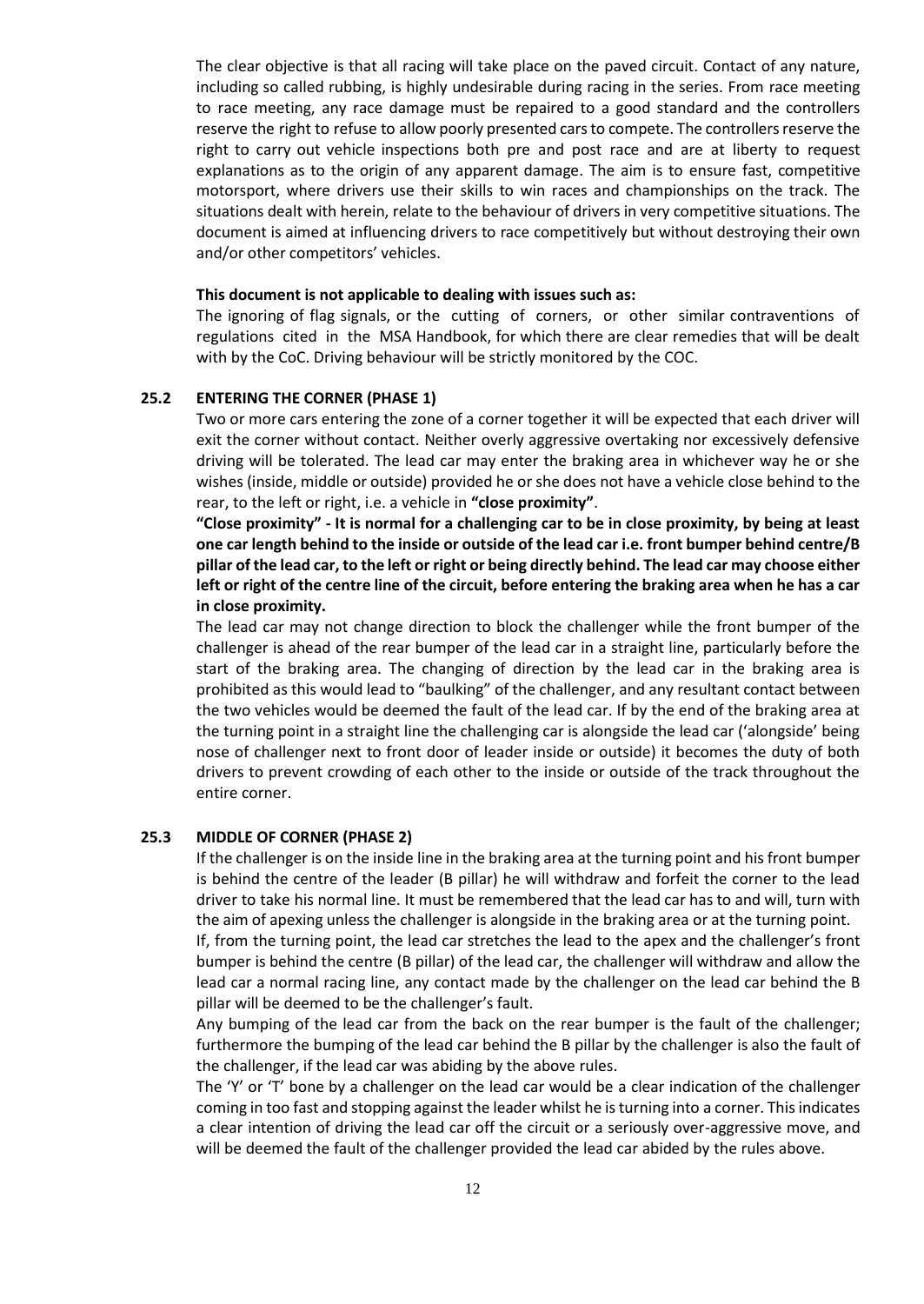The onus for a clean and clear overtaking manoeuvre lies with the challenger as he/she has a clear view of what is in front and the knowledge of the anticipated line that the lead car should or would take through the corner unless the lead car makes a premature or sudden direction change in the braking area, which would then be the fault of the lead car.

#### **25.4 EXITING THE CORNER (PHASE 3)**

From the "apex" out, the inner car will take extra care not to drift wide under power forcing the outer car wide and ultimately off the circuit at the exit. This is exaggerated in front wheel drive cars and those drivers should exercise extra caution. The challenger should exercise extra caution to avoid contact, by applying brakes or taking extreme evasive action. If there is no evidence of evasive action this will certainly count against the challenger.

#### **25.5 THE PROCESS OF REVIEWING INCIDENTS AND APPLYING PENALTIES**

- 25.5.1 Incident reports must be in the hands of the COC within 30 minutes of the finish of the race concerned. However, the COC after consultation with race officials may request further incident reports outside of this time limit. Driving incidents will only be dealt with in terms of this document if they are the subject of:
	- an incident report from one or more competing driver/s; or
	- an incident report from an official on the day or appointed observers.
	- Reports from other sources may be reviewed, but the COC shall not be obliged to consider and treat the subject as an incident in terms of this document.
- 25.5.2 It is mandatory for all cars(both GTC and SupaCup) to have front and rear facing cameras, safely mounted in their cars. The front facing camera must have at least 1/3<sup>rd</sup> of the screen showing the position of the steering wheel and thereby, the drivers left hand position. Once the steering wheel has been centered, coloured tape is to placed on the top (12 o'clock position) on order for the COC to observe steering wheel positions and changes. The onus is on each driver/team to ensure that the cameras are working and switched on before each race.
- 25.5.3 A suitable viewing system must be supplied by drivers who will present their evidence on a laptop at least. No evidence from the camera viewfinder will be considered. If the incident cannot be resolved on the day, a copy of the footage must be supplied to the COC on a memory stick in order for it to be recorded for later viewing. A lack of video evidence will not substantiate any evidence being led.
- 25.5.4 Prior to the application of penalties, drivers will be given the opportunity to attend a hearing. This hearing will be held in terms of GCR 175. Drivers will make themselves available for the hearing at a time and place nominated by the COC. A hearing will be considered to have properly taken place, and penalties may be imposed, even if the driver/drivers concerned fail to appear, provided that the COC issatisfied that the driver/s were properly notified. The COC will, at his sole discretion, allow some flexibility in the timing of hearings. Findings, and any resultant penalties, will be advised to the competitor/s in writing by the clerk of the course. Competitors involved in incidents are required to remain at the circuit until the incident under review has been dealt with and finalised
- 25.6 The following driving standards and conduct will apply:
	- 25.6.1 Any competitor found guilty of a first offence will be given at least a three (3) place penalty.
	- 25.6.2 A second offence will carry a penalty of 5 places. Multiple offences (three (3) or more) will receive a penalty of exclusion.
	- 25.6.3 Further breaches may receive a ban, as envisaged in terms of GCR 177, for multiple races.
	- 25.6.4 Blocking and Weaving: any competitor found to have deliberately blocked another competitor shall be subject to the same penalties as prescribed in articles:  $25.\overline{26}.1,$